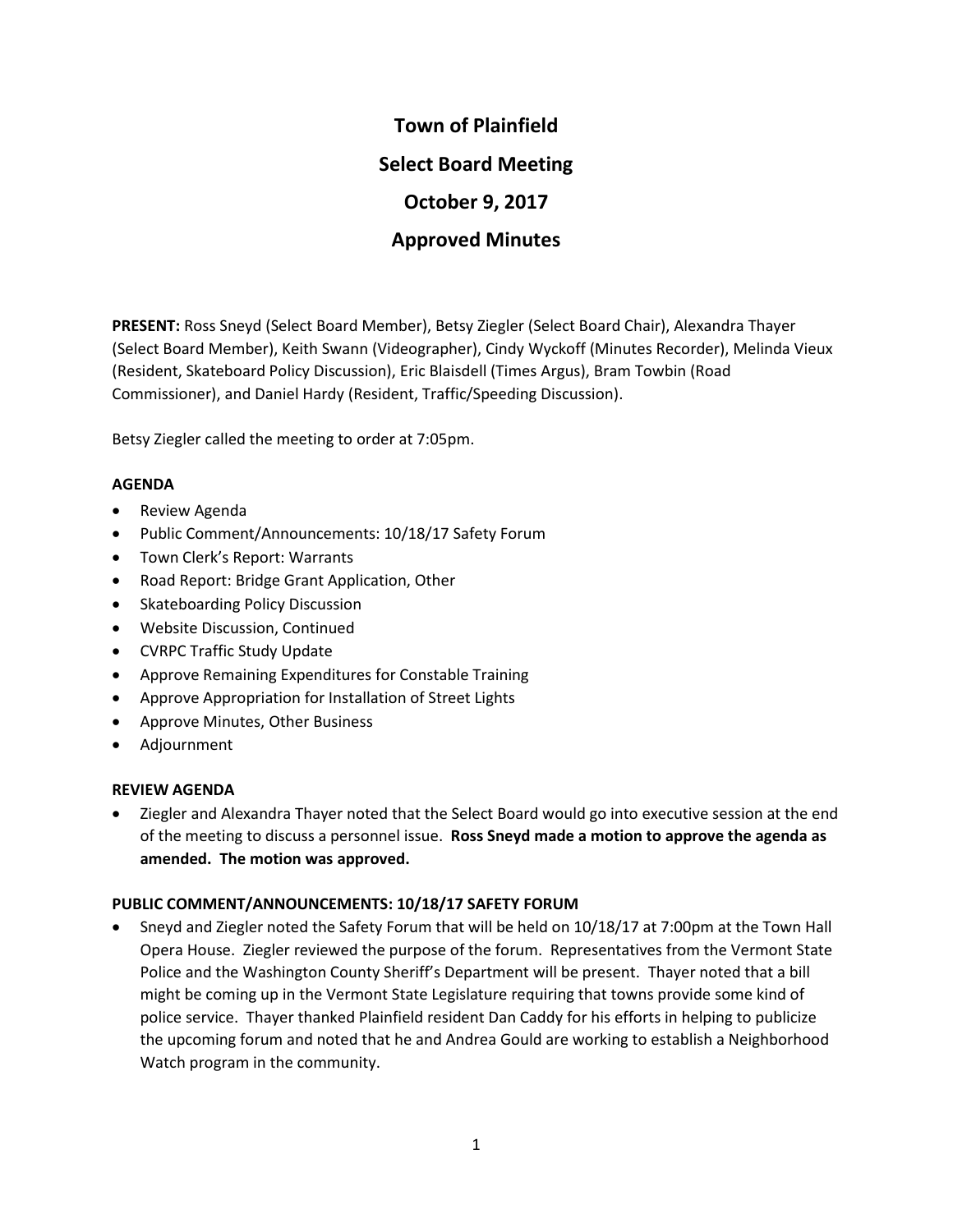## **TOWN CLERK'S REPORT: WARRANTS**

- Ziegler stated that Town Clerk/Treasurer Linda Wells would not be present at tonight's meeting, but that there are warrants that need to be approved. **Sneyd made a motion to approve the warrants on file at the Town Clerk's office from 10/3/17 and 10/6/17. The motion was approved.**
- Ziegler explained that Select Board approval is needed to submit a grant amendment application to the Vermont Agency of Transportation for the Bean Road culvert project. Due to hitting ledge during the excavation phase of the project, the cost increased by \$24,533.95. Ziegler noted that a major portion of that amount will be reimbursed. Discussion followed with Road Commissioner Bram Towbin regarding the full cost of the project, rationale for the larger size of the culvert installed, and the fact that the ledge that was removed will be used in another project. **Sneyd made a motion to approve the grant amendment request for additional funding in the amount of \$24,533.95 for the Bean Road culvert project. The motion was approved.**

#### **APPROVE APPROPRIATION FOR INSTALLATION OF STREET LIGHTS**

- Sneyd noted that Plainfield Energy Coordinator Bob Atchinson has requested that all of the remaining street lights be installed, adding that Green Mountain Power (GMP) had reduced its \$660 previous charge for work on Harvey Hill and Route 214 to \$500. Discussion followed on the purchase price of two more street lights, GMP's installation cost, cost savings from foregoing the maintenance contract via using LED lights, available funds in the budget, whether the Town's insurance might cover GMP's repair cost for the Route 214 street light, and working within the confines of the current year's budget figures versus cost savings resulting from GMP installing everything during one service visit. **Sneyd made a motion to authorize the Town Clerk to pay up to \$500 for the work on Harvey Hill and Route 214. The motion was approved**. It was decided that Atchinson will be asked to attend the next Select Board meeting when Town Clerk/Treasurer Wells will also be present to further discuss the street light installation issue.
- Road Commissioner Towbin reviewed the progress of removing the lamp post from the sidewalk leading up to the Park and Ride, noting that discussion is underway with the engineer, Green Mountain Power, and a landowner regarding the pole's relocation to the other side of the street. While the relocated pole itself will be in the Town's right-of-way, discussion continues on tree and limb removal on the landowner's property for the pole anchors.

# **ROAD REPORT: BRIDGE GRANT APPLICATION, OTHER**

- Road Commissioner Towbin was present regarding a personnel issue, which will be discussed during the executive session at the end of the meeting.
- Ziegler noted that the Select Board needs to authorize the cost for Alice Merrill to write a grant to fund the Brook Road bridge engineering study. This cost will be written into the grant application and be returned to the Town if the project is funded. Discussion followed on the cost and particulars of the engineering study, the Town's match, the fact that the Town's match can include in-kind services, and the 10/26/17 deadline to submit the grant application. Ziegler noted that Merrill had estimated that she will need 20 hours to write the grant. **Sneyd made a motion to approve up to \$1,000 to prepare the FEMA grant application for the Brook Road bridge engineering study. The motion was approved.**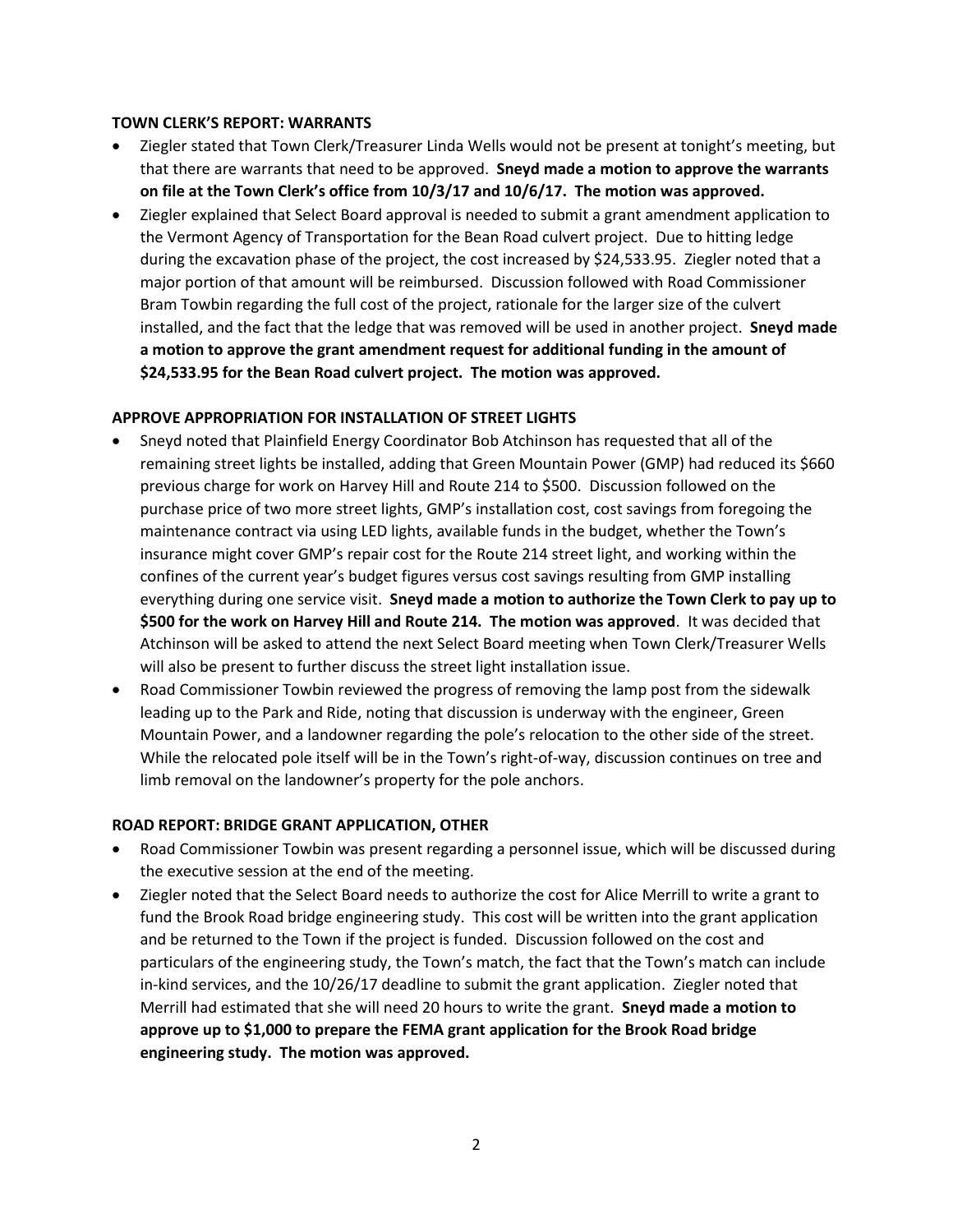#### **SKATEBOARDING POLICY DISCUSSION**

• Thayer explained that her rewrite of the draft policy was directed at skateboarders and their parents. Ziegler read aloud the new draft. Resident Melinda Vieux related recent incidents that have taken place on the street in front of her house. Sneyd stated that he feels strongly that skateboards should not be outlawed and noted that the policy has been redrafted to make it more friendly to skateboarders. Discussion ensued, including asking the community, via social media, to help mentor kids about safety; possibly posting a sign on the hill below the Park and Ride about the skateboarding dangers in that area; concern heard from community members regarding skateboarding on sidewalks with regard to the safety of pedestrians; and deleting graphic language from the policy. **Sneyd made a motion to adopt the policy as amended by the suggestions made by Ziegler. The motion was approved with one abstention.**

#### **WEBSITE DISCUSSION, CONTINUED**

• Sneyd reviewed the status of the search for a webmaster, noting that the Town was looking for someone who can both help choose an appropriate platform for the site and be the content editor. Sneyd proposed advertising the position again using the same job description. Discussion followed regarding the reopening of the recruitment process and what adjustments should be made to it; the value of the breakdown of televised Select Board meetings so viewers can go directly to a particular discussion item; and other features the site might have to increase its usefulness. After a brief review of the original job description, it was decided that Sneyd would redraft the job description and send it out to Select Board members for further consideration.

## **CVRPC TRAFFIC STUDY UPDATE**

• Road Commissioner Bram Towbin noted that the Central Vermont Regional Planning Commission's (CVRPC's) Plainfield traffic study should be wrapping up in the next week and a half and that Dan Currier is willing to come before the Select Board to present the findings. Brook Road resident Daniel Hardy read aloud a letter he received from the Town of Jericho relating its positive experience with speed tables to address speeding issues. Towbin offered information on the two different kinds of speed tables — plastic versus paved — that he has researched, and noted opposition to their use by various groups. Towbin requested that the road foreman from Jericho should speak directly with Plainfield's Road Foreman Mike Nolan to assure Nolan that the speed tables have not presented any problems for the road crew. Ziegler asked Hardy to continue to gather and forward information on speed tables.

# **APPROVE MINUTES, OTHER BUSINESS**

- **Sneyd made a motion to approve, as written, the Select Board minutes from the 9/11/17 regular meeting, the 9/25/17 regular meeting, and the 9/18/17 special meeting. The motion was approved.**
- At 8:37pm, **Sneyd made a motion to move into executive session for the purpose of discussing personnel issues. The motion was approved.**

# **EXECUTIVE SESSION**

• **Sneyd made a motion to approve an agreement to pay for training for a prospective employee. The motion was approved.** The Select Board moved out of executive session at 9:00pm.